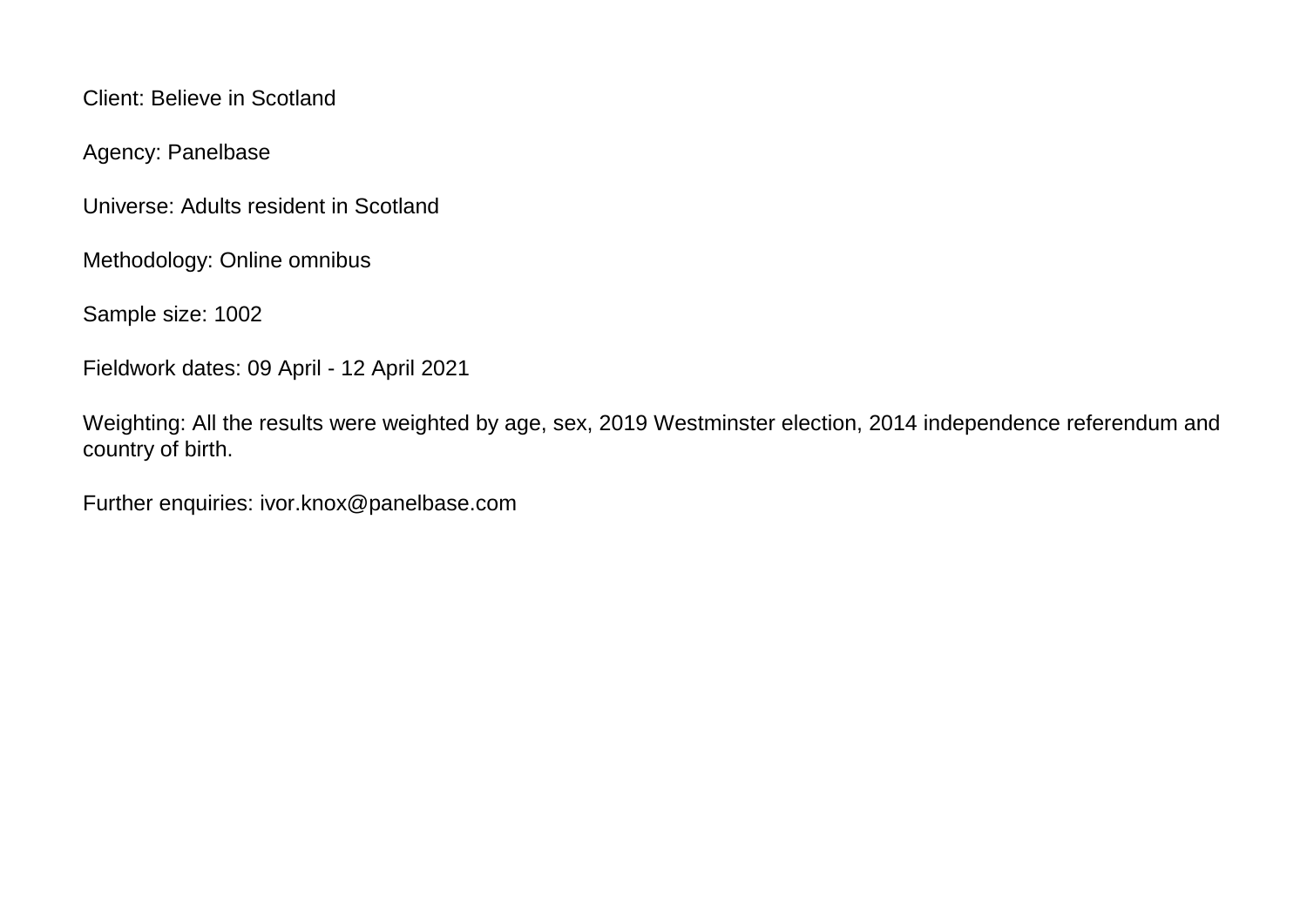| Base: 1,002                                                        |                              | Total          | GenderxAge          |                     |                 |                       |                              |              |              | SEG               |              | 2019 Westminster |              |              |                | 2014 Independence<br>Referendum |                   |              |                      | 2016 Holyrood Constituency |              |                     | 2016 EU Referendum |                 | Country of Birth |              |               |  |
|--------------------------------------------------------------------|------------------------------|----------------|---------------------|---------------------|-----------------|-----------------------|------------------------------|--------------|--------------|-------------------|--------------|------------------|--------------|--------------|----------------|---------------------------------|-------------------|--------------|----------------------|----------------------------|--------------|---------------------|--------------------|-----------------|------------------|--------------|---------------|--|
|                                                                    |                              |                | Male x<br>$16 - 34$ | Male x<br>$35 - 54$ | Male x<br>$55+$ | Female x<br>$16 - 34$ | Female x Female<br>$35 - 54$ | 55           | ABC1         | C2DE              | CON          | LAB              | Lib Dem      | SNP          | I voted<br>Yes | I voted<br>No                   | I did not<br>vote | CON          | LAB                  | Lib Dem                    | SNP          | Remain              | Leave              | Did not<br>vote | Scotland England |              | All<br>others |  |
| Total                                                              |                              | 1002<br>(1002) | 147<br>(140)        | 154<br>(155)        | 181<br>(186)    | 145<br>(142)          | 162<br>(156)                 | 209<br>(219) | 579<br>(580) | 423<br>(422)      | 216<br>(237) | 160<br>(139)     | 82<br>(72)   | 387<br>(393) | 387<br>(382)   | 479<br>(484)                    | 136<br>(136)      | 189<br>(203) | 177<br>(164)         | 56<br>(53)                 | 361<br>(361) | 568<br>(565)        | 305<br>(314)       | 129<br>(123)    | 832<br>(789)     | 90<br>(140)  | 80<br>(73)    |  |
| Q5. If another Scottish                                            | <b>Base: All respondents</b> | 1002           | 147                 | 154                 | 181             | 145                   | 162                          | 209          | 579          | 423               | 216          | 160              | 82           | 387          | 387            | 479                             | 136               | 189          | 177                  | 56                         | 361          | 568                 | 305                | 129             | 832              | 90           | 80            |  |
| independence referendum was held                                   |                              | (1002)         | (140)               | (155)               | (186)           | (142)                 | (156)                        | (219)        | (580)        | (422)             | (237)        | (139)            | (72)         | (393)        | (382)          | (484)                           | (136)             | (203)        | (164)                | (53)                       | (361)        | (565)               | (314)              | (123)           | (789)            | (140)        | (73)          |  |
| tomorrow, how likely would you be 10 - Certain To Vote<br>to vote? |                              | 793            | 101                 | 128                 | 160             | 98                    | 127                          | 176          | 476          | 318               | 191          | 117              | 69           | 345          | 323            | 402                             | 68                | 172          | 125                  | 47                         | 327          | 490                 | 243                | 60              | 670              | 77           | 46            |  |
|                                                                    |                              | 79%<br>62      | 69%<br>10           | 83%<br>11           | 89%<br>12       | 68%                   | 78%                          | 84%<br>16    | 82%<br>30    | 75%<br>32         | 88%<br>14    | 73%<br>17        | 84%          | 89%<br>15    | 84%<br>18      | 84%<br>31                       | 50%<br>14         | 91%          | 71%<br>22            | 84%                        | 90%<br>12    | 86%<br>20           | 80%<br>30          | 47%<br>12       | 80%<br>-51       | 86%          | 57%           |  |
|                                                                    |                              | 6%             | 7%                  | 7%                  | 7%              | 5%                    | 3%                           | 8%           | 5%           | 7%                | 6%           | 11%              | 4%           | 4%           | 5%             | 6%                              | 10%               | 4%           | 12%                  | 1%                         | 3%           | 4%                  | 10%                | 9%              | 6%               | 5%           | 8%            |  |
|                                                                    |                              | 53             | 15                  |                     |                 |                       | 10                           |              | 29           | 24                |              | 10               |              | 11           | 20             | 16                              | 17                |              | 13                   |                            | 11           | 26                  | 11                 | 16              | 39               |              | 12            |  |
|                                                                    |                              | 5%<br>26       | 10%                 | 6%                  | $< 1\%$         | 7%                    | 6%                           | 4%           | 5%<br>15     | 6%<br>$1^{\circ}$ | < 1%         | 6%<br>10         | 6%           | 3%           | 5%             | 3%<br>10                        | 12%               | 2%           | 7%<br>11             | 10%                        | 3%           | 5%<br>13            | 3%                 | 13%             | 5%<br>20         | 3%           | 15%           |  |
|                                                                    |                              | 3%             | 7%                  | 1%                  | $\Omega$        | 6%                    | 3%                           | $< 1\%$      | 3%           | 3%                | < 1%         | 6%               | $\mathbf{r}$ | $< 1\%$      | 2%             | 2%                              | 7%                | 1%           | 6%                   | 2%                         | $< 1\%$      | 2%                  | 1%                 | 7%              | 2%               | 2%           | 6%            |  |
|                                                                    |                              | 17             |                     |                     |                 |                       |                              |              | 8            |                   |              |                  |              |              |                |                                 |                   |              |                      |                            |              | 6                   |                    |                 | 13               |              |               |  |
|                                                                    |                              | 2%<br>21       | 3%                  | $\Omega$            | 2%              | 4%                    | 2%                           | $< 1\%$      | 1%<br>8      | 2%<br>-13         | n            | $< 1\%$          | 2%           | $< 1\%$      | 2%             | $< 1\%$                         | 5%                | n            | 2%                   | 2%                         |              | 1%                  | < 1%               | 7%<br>10        | 2%<br>15         | $1\%$        | 4%            |  |
|                                                                    |                              | 2%             | 2%                  | 2%                  | $\Omega$        | 4%                    | 4%                           | < 1%         | 1%           | 3%                | 1%           | 1%               | 2%           | 1%           | 1%             | 2%                              | 6%                | 0            | $< 1\%$              | $\Omega$                   | 1%           | 1%                  | 1%                 | 8%              | 2%               | 2%           | 5%            |  |
|                                                                    |                              |                |                     |                     | $\Omega$        |                       |                              |              |              |                   |              | $\Omega$         |              |              |                |                                 |                   |              | $\Omega$             |                            |              |                     |                    |                 |                  |              |               |  |
|                                                                    |                              | < 1%           | $1\%$               | $\mathbf{0}$        | $\Omega$        | $< 1\%$               | $< 1\%$                      | 1%           | $< 1\%$      | < 1%              | < 1%         | $\mathbf{0}$     | 2%           | $\Omega$     | $< 1\%$        | $< 1\%$                         | 2%                | $< 1\%$      | $\Omega$<br>$\Omega$ | $\Omega$                   |              | $< 1\%$             | < 1%               | 2%              | $< 1\%$          | $< 1\%$<br>n | $\Omega$      |  |
|                                                                    |                              | < 1%           | $\Omega$            | o                   | $\Omega$        | 1%                    | $< 1\%$                      | $< 1\%$      | $< 1\%$      | < 1%              | 1%           | $\Omega$         | $\Omega$     | $< 1\%$      | $< 1\%$        | $< 1\%$                         | 2%                | $\Omega$     | $\Omega$             | $\Omega$                   | < 1%         | $< 1\%$             | < 1%               | $< 1\%$         | < 1%             | $\Omega$     | 1%            |  |
|                                                                    |                              |                |                     |                     |                 |                       |                              |              |              |                   |              |                  |              |              |                |                                 |                   |              |                      |                            |              |                     |                    |                 |                  |              |               |  |
|                                                                    | - Certain Not To Vote        | < 1%<br>16     | < 1%                | $\mathbf{0}$        | $< 1\%$         | $< 1\%$               | $\Omega$                     | $< 1\%$      | $< 1\%$      | < 1%              | < 1%         | $< 1\%$          | $\Omega$     | < 1%         | $< 1\%$        | $< 1\%$                         | $\Omega$          | $< 1\%$      | $< 1\%$              | $\Omega$                   | < 1%         | $< 1\%$<br>$\Omega$ | < 1%               | $\Omega$        | $< 1\%$<br>14    | $\Omega$     | $\mathbf{o}$  |  |
|                                                                    |                              | 2%             | < 1%                | 1%                  | 2%              | 5%                    | 2%                           |              | 1%           | 2%                | 1%           | $< 1\%$          | $\Omega$     | $< 1\%$      | $< 1\%$        | $< 1\%$                         | 6%                | 1%           | $< 1\%$              | 2%                         | < 1%         | o                   | 2%                 | 7%              | 2%               | $< 1\%$      | 3%            |  |
|                                                                    | Mean score                   | 9.3            | 9.1                 | 9.6                 | 9.7             | 8.7                   | 9.2                          | 9.6          | 9.5          | 9.2               | 9.6          | 9.4              | 9.6          | 9.7          | 9.5            | 9.5                             | 8.1               | 9.7          | 9.3                  | 9.5                        | 9.7          | 9.6                 | 9.4                | 8.0             | 9.4              | 9.6          | 8.7           |  |
| Q6. How would you vote in                                          | Base: Selected 8 to 10 at O! | 908            | 125                 | 147                 | 174             |                       | 142                          |              | 535          | 374               | 207          | 145              | 78           | 372          | 361            | 449                             | 98                |              | 160                  | 53                         | 350          | 537                 | 283                | 88              | 759              | 84           | 65            |  |
| response to the question: Should                                   |                              | (911)          | (120)               | (148)               | (179)           | 115<br>(113)          | (137)                        | 201<br>(210) | (538)        | (373)             | (227)        | (126)            | (69)         | (377)        | (358)          | (455)                           | (98)              | 183<br>(197) | (149)                | (50)                       | (350)        | (535)               | (292)              | (84)            | (721)            | (131)        | (59)          |  |
| Scotland be an independent<br>country?                             | Yes                          | 436            | 83                  | 75                  | 62              | 81                    | 60                           | 73           | 252          | 184               |              | 48               |              | 326          | 318            | 65                              | 53                |              | 48                   | 10                         | 303          | 314                 | 77                 | 45              | 375              | 27           | 34            |  |
|                                                                    | No                           | 48%            | 66%                 | 51%                 | 36%             | 71%<br>24             | 42%<br>71                    | 36%          | 47%          | 49%               | 4%           | 33%<br>84        | 7%<br>67     | 88%          | 88%            | 14%                             | 55%<br>30         | 3%           | 30%                  | 18%<br>39                  | 87%          | 59%                 | 27%                | 51%             | 49%              | 33%          | 53%<br>25     |  |
|                                                                    |                              | 418<br>46%     | 39<br>31%           | -66<br>45%          | 104<br>60%      | 21%                   | 50%                          | 115<br>57%   | 258<br>48%   | 160<br>43%        | 194<br>94%   | 58%              | 86%          | 32<br>9%     | 32<br>9%       | 356<br>79%                      | 31%               | 172<br>94%   | 97<br>61%            | 73%                        | 35<br>10%    | 193<br>36%          | 193<br>68%         | 32<br>37%       | 341<br>45%       | 53<br>63%    | 38%           |  |
|                                                                    | Don't know                   | 54             |                     |                     |                 |                       | 11                           | 13           | 24           | 2 <sup>5</sup>    |              | 14               |              | 13           | 11             | 28                              | 14                |              | 15                   |                            | 12           | 29                  | 14                 | 11              | 44               |              |               |  |
|                                                                    |                              | 6%             | 3%                  | 4%                  | 4%              | 8%                    | 8%                           | 6%           | 5%           | 8%                | 2%           | 9%               | 8%           | 4%           | 3%             | 6%                              | 14%               | 2%           | 9%                   | 8%                         | 3%           | 5%                  | 5%                 | 12%             | 6%               | 5%           | 8%            |  |
| Q6. How would you vote in                                          | Base: Selected 8 to 10 at O5 | 854            | 121                 | 141                 | 166             | 105                   | 131                          | 188          | 510          | 344               | 203          | 131              | 72           | 358          | 350            | 421                             | 84                | 179          | 145                  | 49                         | 338          | 507                 | 270                | 77              | 715              | 80           | 59            |  |
| response to the question: Should                                   | and 'Yes' or 'No' at Q6      | (859)          | (116)               | (142)               | (172)           | (104)                 | (126)                        | (197)        | (514)        | (345)             | (223)        | (114)            | (64)         | (363)        | (347)          | (428)                           | (84)              | (193)        | (135)                | (46)                       | (338)        | (506)               | (279)              | (74)            | (680)            | (125)        | (54)          |  |
| Scotland be an independent<br>country?                             | Yes                          | 436            | 83                  | 75                  | 62              | 81                    | 60                           | 73           | 252          | 184               |              | 48               |              | 326          | 318            | 65                              | 53                | -6           | 48                   | 10                         | 303          | 314                 | 77                 | 45              | 375              | 27           | 34            |  |
|                                                                    | No                           | 51%<br>418     | 68%<br>39           | 53%<br>66           | 37%<br>104      | 77%<br>24             | 46%<br>71                    | 39%<br>115   | 49%<br>258   | 54%<br>160        | 4%<br>194    | 36%<br>84        | 7%<br>67     | 91%<br>32    | 91%<br>32      | 15%<br>356                      | 64%<br>30         | 3%<br>172    | 33%<br>97            | 20%<br>39                  | 90%<br>35    | 62%<br>193          | 28%<br>193         | 58%<br>32       | 52%<br>341       | 34%<br>53    | 58%<br>25     |  |
|                                                                    |                              | 49%            | 32%                 | 47%                 | 63%             | 23%                   | 54%                          | 61%          | 51%          | 46%               | 96%          | 64%              | 93%          | 9%           | 9%             | 85%                             | 36%               | 97%          | 67%                  | 80%                        | 10%          | 38%                 | 72%                | 42%             | 48%              | 66%          | 42%           |  |
|                                                                    |                              |                |                     |                     |                 |                       |                              |              |              |                   |              |                  |              |              |                |                                 |                   |              |                      |                            |              |                     |                    |                 |                  |              |               |  |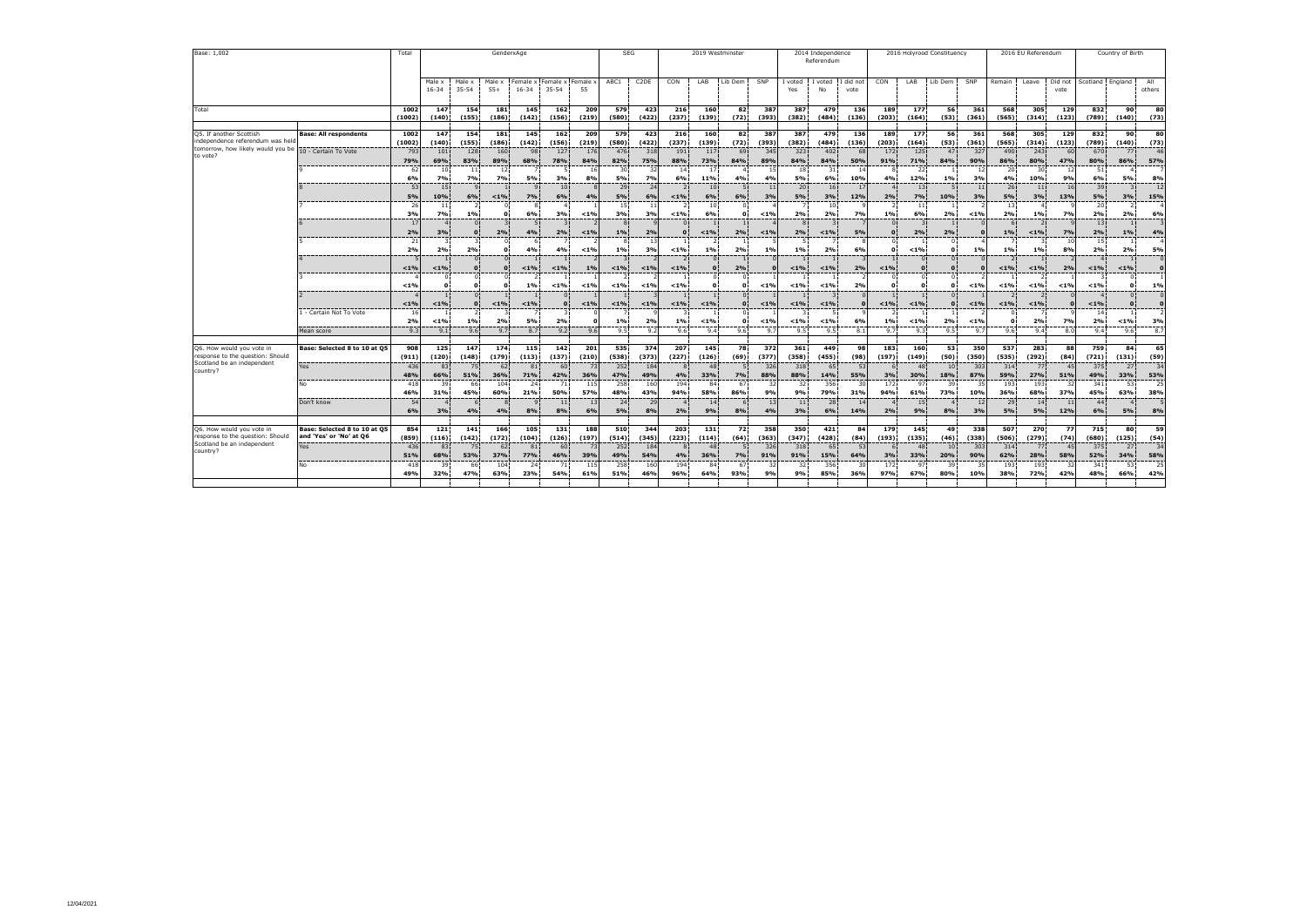| Base: 1,002                                                               |                                           | Total          |                     |                      | GenderxAge                 |                      |                                           |              | <b>SEG</b>            |                   | 2019 Westminster |                            |                              |                       |                    | 2014 Independence<br>Referendum |                          |                           |                            | 2016 Holyrood Constituency |                |                  | 2016 EU Referendum   |                 | Country of Birth |                              |                     |
|---------------------------------------------------------------------------|-------------------------------------------|----------------|---------------------|----------------------|----------------------------|----------------------|-------------------------------------------|--------------|-----------------------|-------------------|------------------|----------------------------|------------------------------|-----------------------|--------------------|---------------------------------|--------------------------|---------------------------|----------------------------|----------------------------|----------------|------------------|----------------------|-----------------|------------------|------------------------------|---------------------|
|                                                                           |                                           |                | Male x<br>$16 - 34$ | Male x<br>$35 - 54$  | Male x<br>$55+$            | $16 - 34$            | Female x: Female x: Female ><br>$35 - 54$ | 55           | ABC1                  | C <sub>2</sub> DE | CON              | LAB                        | Lib Dem                      | SNP                   | I voted<br>Yes     | I voted<br>No                   | I did not<br>vote        | CON                       | LAB                        | Lib Dem                    | SNP            | Remain           | Leave                | Did not<br>vote | Scotland England |                              | All<br>others       |
| Total                                                                     |                                           | 1002<br>(1002) | 147<br>(140)        | 154<br>(155)         | 181<br>(186)               | 145<br>(142)         | 162<br>(156)                              | 209<br>(219) | 579<br>(580)          | 423<br>(422)      | 216<br>(237)     | 160<br>(139)               | 82<br>(72)                   | 387<br>(393)          | 387<br>(382)       | 479<br>(484)                    | 136<br>(136)             | 189<br>(203)              | 177<br>(164)               | 56<br>(53)                 | 361<br>(361)   | 568<br>(565)     | 305<br>(314)         | 129<br>(123)    | 832<br>(789)     | 90<br>(140)                  | 80<br>(73)          |
|                                                                           | <b>Base: All respondents</b>              |                |                     | 154                  | 181                        |                      |                                           | 209          |                       | 423               |                  |                            | 82                           | 387                   | 387                | 479                             | 136                      | 189                       | 177                        |                            |                | 568              | 305                  | 129             |                  | 90                           | 80                  |
| O7a. If another Scottish<br>Parliamentary Election was held               |                                           | 1002<br>(1002) | 147<br>(140)        | (155)                | (186)                      | 145<br>(142)         | 162<br>(156)                              | (219)        | 579<br>(580)          | (422)             | 216<br>(237)     | 160<br>(139)               | (72)                         | (393)                 | (382)              | (484)                           | (136)                    | (203)                     | (164)                      | 56<br>(53)                 | 361<br>(361)   | (565)            | (314)                | (123)           | 832<br>(789)     | (140)                        | (73)                |
| tomorrow, how likely would you be 10 - Certain To Vote<br>to vote?        |                                           | 774            | 101                 | 124                  | 157                        | 91                   | 120                                       | 177          | 459                   | 315               | 194              | 119                        | 64                           | 338                   | 319                | 390                             | 66                       | 173                       | 128                        | 47                         | 320            | 470              | 250                  | 54              | 651              | 76                           | 47                  |
|                                                                           |                                           | 77%<br>61      | 69%                 | 81%<br>11            | 87%<br>13                  | 63%<br>11            | 74%<br>10                                 | 85%          | 79%<br>36             | 74%<br>25         | 90%<br>13        | 74%<br>10                  | 78%                          | 87%<br>1 <sup>5</sup> | 82%<br>15          | 81%<br>31                       | 48%<br>15                | 92%                       | 73%<br>17                  | 85%                        | 89%<br>15      | 83%<br>31        | 82%<br>15            | 42%<br>15       | 78%<br>51        | 84%                          | 59%                 |
|                                                                           |                                           | 6%             | 4%                  | 7%                   | 7%                         | 7%                   | 6%                                        | 4%           | 6%                    | 6%                | 6%               | 7%                         | 9%                           | 5%                    | 4%                 | <b>7%</b>                       | 11%                      | 5%                        | 10%                        | 6%                         | 4%             | 5%               | 5%                   | 11%             | 6%               | 3%                           | 8%                  |
|                                                                           |                                           | 54<br>5%       | 15<br>10%           | 3%                   | $\overline{3}$<br>2%       | 12<br>8%             | 8<br>5%                                   | 11<br>5%     | $\overline{31}$<br>5% | 23<br>5%          | < 1%             | 16<br>10%                  | $\overline{7}$<br>8%         | 11<br>3%              | 13<br>3%           | 25<br>5%                        | 16<br>12%                | 5<br>2%                   | 14<br>8%                   | $\overline{z}$<br>4%       | 10<br>3%       | 27<br>5%         | 14<br>5%             | 13<br>10%       | 42<br>5%         | 5<br>6%                      | 8%                  |
|                                                                           |                                           | 39             | 13                  |                      |                            | 13                   |                                           |              | 27                    | 12                |                  |                            |                              |                       | 16                 | 10                              | 1 <sup>5</sup>           | $\bf{0}$                  |                            |                            |                | 18               |                      | 13              | 30               | $\overline{2}$               |                     |
|                                                                           |                                           | 4%<br>16       | 9%<br>$\sqrt{2}$    | 4%                   | $< 1\%$                    | 9%<br>$\overline{3}$ | 2%<br>$\overline{1}$                      | 1%           | 5%<br>6               | 3%<br>10          | 1%               | 5%<br>5                    | 3%<br>$\mathbf{0}$           | 2%                    | 4%<br>6.           | 2%                              | 10%                      | $\Omega$<br>$\mathbf{0}$  | 5%<br>$\overline{4}$       | 4%<br>$\overline{1}$       | 2%             | 3%<br>6          | 3%<br>$\Delta$       | 10%             | 4%<br>11         | 2%<br>$\overline{2}$         | 9%                  |
|                                                                           |                                           | 2%             | 4%                  | 2%                   | $< 1\%$                    | 2%                   | $1\%$                                     | < 1%         | 1%                    | 2%                | < 1%             | 3%                         | $\mathbf{o}$                 | < 1%                  | 1%                 | 1%                              | 3%                       | $\mathbf{o}$              | 2%                         | 2%                         | < 1%           | $1\%$            | 1%                   | 5%              | 1%               | 3%                           | 3%                  |
|                                                                           |                                           | 27<br>3%       | 1%                  | 1%                   | $< 1\%$                    | 3%                   | 12<br>7%                                  | 2%           | 1%                    | 23<br>5%          | 1%               | $< 1\%$                    | $\mathbf 0$<br>$\bullet$     | 2%                    | $\mathbf{Q}$<br>2% | 2%                              | 6%                       | $< 1\%$                   | 1%                         | $\mathbf 0$                | < 1%           | 1%               | 3%                   | 12<br>9%        | 21<br>3%         | 1<br>2%                      | 5%                  |
|                                                                           |                                           |                |                     |                      | $\overline{0}$             |                      |                                           |              |                       |                   |                  |                            | <sup>1</sup>                 |                       | 3                  |                                 |                          | $\mathbf{0}$              |                            | $\mathbf{0}$               |                | $\Delta$         | $\Omega$             |                 |                  | $\mathbf{0}$                 |                     |
|                                                                           |                                           | < 1%           | 1%                  | $< 1\%$              | $\mathbf{0}$<br>$\circ$    | 2%                   | $1\%$                                     | 1%           | < 1%                  | $1\%$             | < 1%             | $< 1\%$<br>$^{\circ}$      | 2%                           | < 1%                  | $1\%$              | < 1%                            | 2%                       | $\bf{0}$<br>$\Omega$      | $< 1\%$                    | $\mathbf{o}$<br>0          | $\Omega$       | $1\%$            | $\mathbf{o}$         | 3%              | < 1%             | $\mathbf{0}$<br>$\bf 0$      | 2%                  |
|                                                                           |                                           | < 1%           | $\mathbf{o}$        |                      | $\mathbf 0$                | $< 1\%$              | 1%                                        |              | $1\%$                 | $\mathbf{0}$      | 1%               | $\mathbf{o}$               | 0<br>$\mathbf{0}$            |                       | $1\%$              | < 1%                            | $\mathbf 0$              |                           | $< 1\%$                    | $\mathbf o$                | < 1%           | $1\%$            | 1%                   |                 | $< 1\%$          | $\mathbf o$                  | $\mathbf{0}$        |
|                                                                           |                                           |                |                     | $\mathbf{0}$         | $\overline{4}$             |                      | $\mathbf{1}$                              |              |                       |                   |                  | $\overline{0}$             | $\mathbf{0}$                 |                       | $\overline{z}$     |                                 | $\overline{z}$           | $\overline{z}$            | $\Omega$                   | $\Omega$                   |                |                  |                      |                 |                  | $\mathbf{0}$                 |                     |
|                                                                           | - Certain Not To Vote                     | < 1%<br>13     | 1%                  | $\mathbf{o}$         | 2%                         | 1%                   | $1\%$                                     |              | < 1%                  | 1%                | < 1%             | $\mathbf{0}$<br>$^{\circ}$ | $\mathbf{0}$<br>$\mathbf{0}$ | $< 1\%$               | $< 1\%$            | < 1%                            | 2%                       | 1%<br>$\bf{0}$            | $\mathbf{0}$               | $\mathbf 0$<br>0           | < 1%           | $1\%$<br>$\circ$ | < 1%                 | 2%              | < 1%             | $\mathbf{o}$<br>$\mathbf{1}$ | 1%                  |
|                                                                           |                                           | 1%             | 1%                  | < 1%                 | < 1%                       | 3%                   | 2%                                        | < 1%         | 1%                    | 2%                | < 1%             | $\mathbf{o}$               | $\mathbf{0}$                 | < 1%                  | $< 1\%$            | < 1%                            | 6%                       | $\Omega$                  | < 1%                       | $\Omega$                   | < 1%           | $\Omega$         | 1%                   | 7%              | 1%               | $< 1\%$                      | 4%                  |
|                                                                           | Mean score                                | 9.3            | 9.0                 | 9.5                  | 9.6                        | 8.7                  | 9.0                                       | 9.6          | 9.4                   | 9.1               | 9.7              | 9.4                        | 9.6                          | 9.7                   | 9.4                | 9.5                             | 8.1                      | 9.8                       | 9.3                        | 9.7                        | 9.7            | 9.5              | 9.4                  | 7.7             | 9.3              | 9.5                          | 8.1                 |
| Q7b. Who would you vote for with                                          | Base: Selected 8 to 10 at                 | 888            | 121                 | 140                  | 173                        | 114                  | 139                                       | 197          | 526                   | 362               | 208              | 145                        | 78                           | 368                   | 346                | 446                             | 97                       | 186                       | 159                        | 53                         | 345            | 528              | 279                  | 82              | 745              | 84                           | 60                  |
| your constituency vote if a Scottish<br>Parliamentary Election took place | 07a<br><b>Scottish National Party</b>     | (892)<br>374   | (117)<br>57         | (141)<br>63          | (178)<br>57                | (112)<br>71          | (133)<br>55                               | (207)<br>69  | (530)<br>222          | (362)<br>152      | (228)            | (126)<br>25                | (69)<br>5                    | (374)<br>319          | (343)<br>265       | (451)<br>70                     | (98)<br>38               | (200)<br>5                | (148)<br>29                | (50)                       | (346)<br>289   | (526)<br>282     | (288)<br>60          | (78)<br>32      | (707)<br>322     | (130)<br>26                  | (55)<br>26          |
| tomorrow?                                                                 |                                           | 42%            | 47%                 | 45%                  | 33%                        | 63%                  | 40%                                       | 35%          | 42%                   | 42%               | 1%               | 17%                        | 7%                           | 87%                   | 77%                | 16%                             | 40%                      | 3%                        | 18%                        | 13%                        | 84%            | 53%              | 21%                  | 39%             | 43%              | 32%                          | 43%                 |
|                                                                           | Scottish Conservative &<br>Unionist Party | 182<br>21%     | 21<br>17%           | 29<br>21%            | 53<br>31%                  | 7%                   | 21<br>15%                                 | 4S<br>25%    | 115<br>22%            | 67<br>18%         | 150<br>72%       | 4%                         | 14<br>17%                    | < 1%                  | 13<br>4%           | 160<br>36%                      | 9%                       | 133<br>72%                | 17<br>11%                  | 17%                        | 2%             | 58<br>11%        | 120<br>43%           | 6%              | 151<br>20%       | 21<br>25%                    | $\mathbf{1}$<br>18% |
|                                                                           | Scottish Labour Party                     | 162            | 23                  | 25                   | 38                         | 14                   | 28                                        | 32           | 92                    | 69                | 32               | 97                         | 10                           | 14                    | 25                 | 121                             | 16                       | 27                        | 96                         |                            | 15             | 92               | 55                   | 14              | 141              | 13                           |                     |
|                                                                           | Scottish Liberal Democrat                 | 18%<br>48      | 19%                 | 18%<br>10            | 22%<br>12                  | 13%                  | 20%<br>10                                 | 17%<br>11    | 18%<br>33             | 19%<br>15         | 15%              | 67%                        | 13%<br>34                    | 4%                    | 7%<br>8            | 27%<br>37                       | 16%                      | 15%<br>10                 | 60%                        | 7%<br>27                   | 4%             | 18%<br>28        | 20%<br>16            | 17%             | 19%<br>35        | 16%                          | 12%                 |
|                                                                           | Party                                     | 5%             | < 1%                | 7%                   | 7%                         | 4%                   | 7%                                        | 5%           | 6%                    | 4%                | 3%               | $\Omega$                   | 44%                          | 1%                    | 2%                 | 8%                              | 3%                       | 5%                        | $1\%$                      | 52%                        | < 1%           | 5%               | 6%                   | 5%              | 5%               | 10%                          | 7%                  |
|                                                                           | <b>Scottish Green Party</b>               | 30<br>3%       |                     |                      | $\overline{2}$             |                      | 6                                         |              | 17                    | 13                |                  |                            | $\overline{\mathbf{3}}$      |                       | 13                 | 10                              |                          |                           |                            |                            | 13             | 22               | -2                   |                 | 24               |                              |                     |
|                                                                           | Other                                     |                | 7%                  | 2%                   | 1%                         | 3%                   | 4%<br>£.                                  | 3%           | 3%                    | 4%                | $< 1\%$          | 5%                         | 4%<br>$\Omega$               | 3%                    | 4%<br>з            | 2%                              | 7%                       | 1%<br>-0                  | 2%                         | $\mathbf{o}$<br>n          | 4%             | 4%               | $< 1\%$              | 7%              | 3%               | 5%                           | 4%                  |
|                                                                           |                                           | < 1%           | < 1%                | $< 1\%$              | 2%                         | $< 1\%$              | $\mathbf o$                               | 1%           | $1\%$                 | 1%                | $< 1\%$          | $< 1\%$                    | $\bullet$                    | 1%                    | < 1%               | < 1%                            | 2%                       |                           | $1\%$                      | $\mathbf 0$                | 1%             | $1\%$            | 1%                   | 2%              | < 1%             | $< 1\%$                      | 2%                  |
|                                                                           | Would not vote                            | < 1%           | $\Omega$            | $\Omega$<br>$\Omega$ | $\overline{0}$<br>$\Omega$ | $\Omega$<br>$\Omega$ | $\mathbf{0}$<br>$\Omega$                  |              | $\Omega$<br>$\Omega$  | 1%                | $\Omega$         | $\mathbf{o}$               | $\mathbf{0}$<br>$\Omega$     | < 1%                  | $< 1\%$            | $\Omega$                        | $\mathbf{0}$<br>$\Omega$ | $\mathbf{0}$<br>$\Omega$  | $\overline{0}$<br>$\Omega$ | $\overline{0}$<br>$\Omega$ | < 1%           | $1\%$            | $\Omega$<br>$\Omega$ | $\Omega$        | < 1%             | $\mathbf{0}$<br>$\Omega$     | $\mathbf{o}$        |
|                                                                           | Don't Know/ Not sure                      | 79             |                     |                      |                            |                      | 19                                        | 26           | 38                    | 40                | 14               | 8                          | 11                           | $\mathbf{1}$          | 18                 | 43                              | 18                       | q                         | 11                         |                            | 1 <sup>2</sup> | 42               | 22                   | 16              | 6                | 10                           |                     |
|                                                                           | Prefer not to say                         | 9%             | 6%                  | 6%<br>n              | 4%                         | 8%                   | 14%                                       | 13%          | 7%                    | 11%               | 7%               | 6%                         | 15%<br>$\Omega$              | 4%                    | 5%<br>$\Omega$     | 10%                             | 19%                      | 5%<br>$\Omega$            | 7%<br>$\Omega$             | 12%                        | 4%             | 8%<br>$\Omega$   | 8%                   | 19%             | 8%               | 12%                          | 13%                 |
|                                                                           |                                           | < 1%           | 2%                  |                      | $< 1\%$                    | 1%                   | $\mathbf 0$                               |              | < 1%                  | $< 1\%$           |                  | < 1%                       | $\mathbf{0}$                 |                       | $\mathbf{o}$       | < 1%                            | 4%                       |                           |                            |                            | < 1%           | $\mathbf 0$      | < 1%                 | 4%              | < 1%             | $\Omega$                     | 2%                  |
|                                                                           | Base: Selected 8 to 10 at                 | 804            | 112                 | 131                  | 165                        | 104                  | 120                                       | 171          | 485                   | 320               | 194              | 135                        | 67                           | 353                   | 327                | 402                             | 75                       | 177                       | 149                        | 47                         | 330            | 485              | 256                  | 62              | 679              | 74                           | 52                  |
| Q7b. Who would you vote for with<br>vour constituency yote if a Scottish  | Q7a and any party at Q7b                  | (807)          | (108)               | (132)                | (169)                      | (102)                | (115)                                     | (180)        | (487)                 | (320)             | (213)            | (117)                      | (59)                         | (358)                 | (324)              | (407)                           | (76)                     | (191)                     | (138)                      | (44)                       | (329)          | (482)            | (266)                | (59)            | (645)            | (115)                        | (47)                |
| Parliamentary Election took place<br>tomorrow?                            | <b>Scottish National Party</b>            | 374<br>47%     | 57                  | 63<br>48%            | 57                         | 71<br>69%            | 55<br>46%                                 | 69           | 222<br>46%            | 152<br>48%        |                  | 25                         | 5                            | 319<br>90%            | 265                | 70                              | 38                       |                           | 29                         |                            | 289<br>88%     | 282<br>58%       | 60<br>23%            | 32              | 322<br>47%       | 26                           | 26<br>50%           |
|                                                                           | Scottish Conservative &                   | 182            | 51%<br>21           | 29                   | 34%<br>53                  |                      | 21                                        | 40%<br>4S    | 115                   | 67                | 1%<br>150        | 18%                        | 8%<br>14                     |                       | 81%<br>13          | 18%<br>160                      | 51%                      | 3%<br>133                 | 20%<br>17                  | 14%                        |                | 58               | 120                  | 51%             | 151              | 36%<br>21                    | 11                  |
|                                                                           | Unionist Party                            | 23%            | 19%                 | 22%                  | 32%                        | 8%                   | 18%                                       | 29%          | 24%                   | 21%               | 77%              | 4%                         | 20%                          | < 1%                  | 4%                 | 40%                             | 12%                      | 75%                       | 12%                        | 20%                        | 2%             | 12%              | 47%                  | 8%              | 22%              | 28%                          | 20%                 |
|                                                                           | Scottish Labour Party                     | 162<br>20%     | 23<br>21%           | 25<br>19%            | 38<br>23%                  | 14<br>14%            | 28<br>23%                                 | 32<br>19%    | 92<br>19%             | 69<br>22%         | 32<br>17%        | 97<br>72%                  | 10<br>16%                    | 14<br>4%              | 25<br>8%           | 121<br>30%                      | 16<br>21%                | 27<br>15%                 | 96<br>65%                  | 8%                         | 15<br>4%       | 92<br>19%        | 55<br>22%            | 14<br>22%       | 141<br>21%       | 13<br>18%                    | 15%                 |
|                                                                           | <b>Scottish Liberal Democrat</b>          | 48             |                     | 10                   | 12                         |                      | 10                                        | 11           | -33                   | 15                |                  |                            | 34                           |                       | 8                  | 37                              |                          | 10                        |                            | 27                         |                | 28               | 16                   |                 | 35               |                              |                     |
|                                                                           | Party<br>Scottish Green Party             | 6%<br>30       | $1\%$               | 8%                   | 7%                         | 5%                   | 8%                                        | 6%           | 7%<br>17              | 5%<br>13          | 4%               | $\Omega$                   | 51%                          | 1%                    | 2%<br>13           | 9%<br>10                        | 4%                       | 6%                        | $1\%$                      | 59%                        | 1%<br>13       | 6%<br>22         | 6%                   | 7%              | 5%<br>24         | 11%                          | 9%                  |
|                                                                           |                                           | 4%             | 8%                  | 2%                   | 1%                         | 4%                   | 5%                                        | 4%           | 3%                    | 4%                | < 1%             | 5%                         | 5%                           | 3%                    | 4%                 | 2%                              | 10%                      | 1%                        | 2%                         | $\Omega$                   | 4%             | 5%               | 1%                   | 9%              | 3%               | 5%                           | 4%                  |
|                                                                           | Other                                     | 1%             | < 1%                | $< 1\%$              | 2%                         | $< 1\%$              | $^{\circ}$<br>$\mathbf 0$                 | 1%           | $1\%$                 | 1%                | $< 1\%$          | $< 1\%$                    | 0<br>$\bullet$               | 1%                    | 3<br>$< 1\%$       | $< 1\%$                         | 3%                       | $^{\circ}$<br>$\mathbf 0$ | 2<br>1%                    | 0<br>$\mathbf{0}$          | 1%             | < 1%             | $1\%$                | 3%              | 1%               | 1<br>$< 1\%$                 | 2%                  |
|                                                                           |                                           |                |                     |                      |                            |                      |                                           |              |                       |                   |                  |                            |                              |                       |                    |                                 |                          |                           |                            |                            |                |                  |                      |                 |                  |                              |                     |